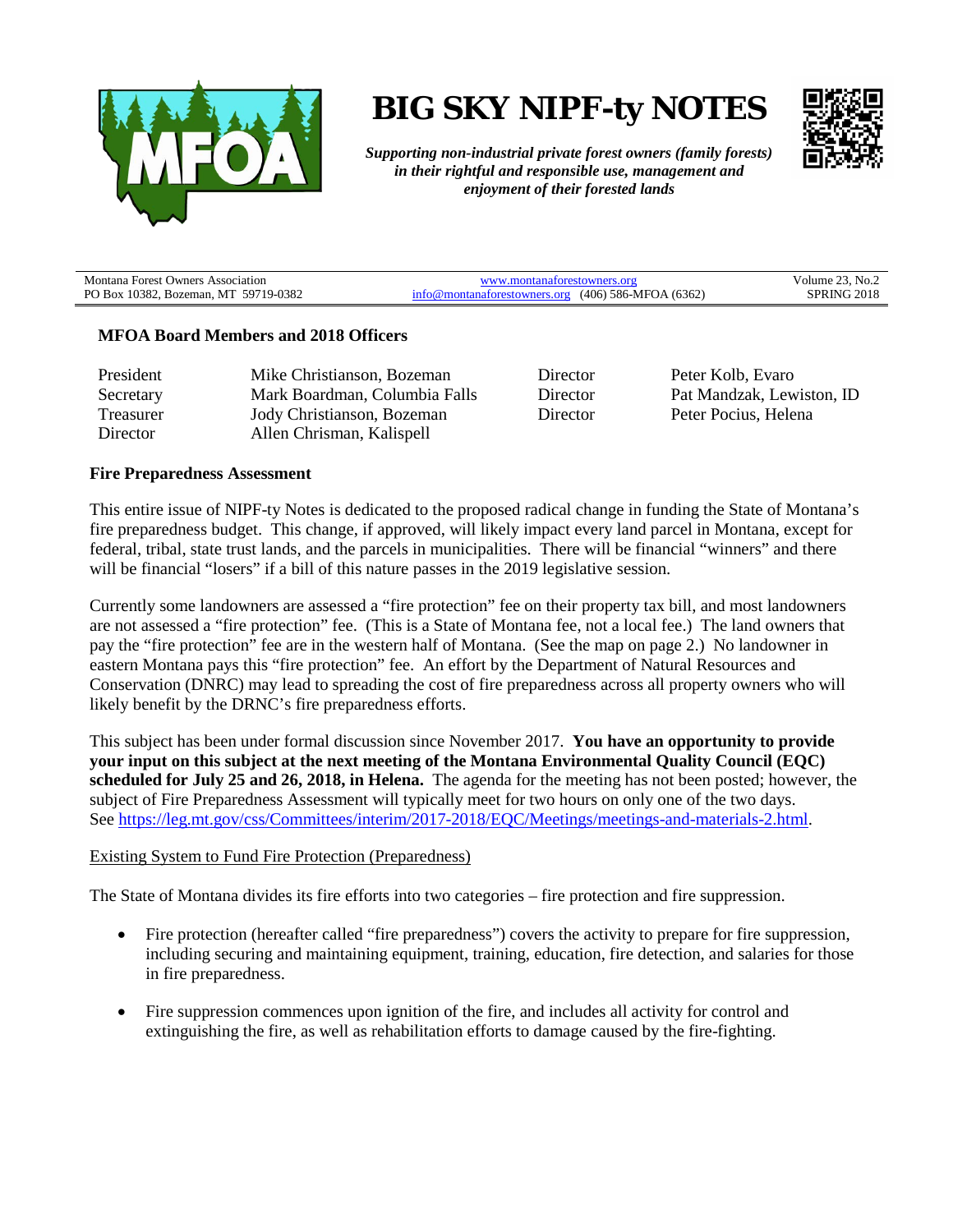The sources for funding of fire preparedness and fire suppression are different.

**Fire preparedness** funds have three sources

|    |                                                                                                                              | <b>Amount in Current</b> |
|----|------------------------------------------------------------------------------------------------------------------------------|--------------------------|
|    | <b>Fire Preparedness Funding Sources</b>                                                                                     | Allocation               |
|    | Montana's General Fund (funded through income tax and other<br>non-earmarked taxes and fees)                                 | \$8.2 million            |
| 2. | Federal grants (when available)                                                                                              | 1.9 million              |
| 3. | Fees assessed to property owners in "wildland fire protection"<br>districts" under MCA 76-13-204 $^{\circ}$ (See map below.) | 3.8 million              |
|    | Total                                                                                                                        | \$13.9 million           |

**Fire suppression** is funded by Montana's General Fund. Suppression funding consists of an amount equal to the annual unspent General Fund appropriation above 0.5% of the total General Fund appropriation and the unused portion of the Governor's \$16 million emergency appropriation at the end of each biennium.



The State, through the DNRC, provides "direct protection" to 5.2 million acres that are in "wildland fire protection districts." (See map above.) MCA 76-13-105(2). The DNRC also provides protection to an additional 45 million acres through the "State/County cooperative" fire program. MCA 76-13-105(3). The primary difference between these programs is who provides the first response. The DNRC provides the first response in "wildland fire protection districts" and continues with further suppression as needed. In the State/County cooperative fire program, the county provides the first response with DNRC rendering assistance when deemed appropriate.

The State/County cooperative fire program costs less to operate than the DNRC's direct response in the "wildland fire protection districts." For this reason the DNRC prefers the State/County cooperative fire program. The cooperative fire program, though, is facing challenges due to the aging of firefighting volunteers and the difficulty in securing sufficient recruits. This has resulted in the DNRC providing additional financial and other support to the first responders under the State/County cooperative fire program. Nevertheless, the DNRC (per the testimony of DNRC's Michael DeGrosky and John Tubbs at the March 22, 2018, Environmental Quality Council meeting) supports the State/County cooperative fire program since it is less costly than direct intervention. The vast majority of fires in the State/County cooperative areas are extinguished by first responders without DNRC involvement.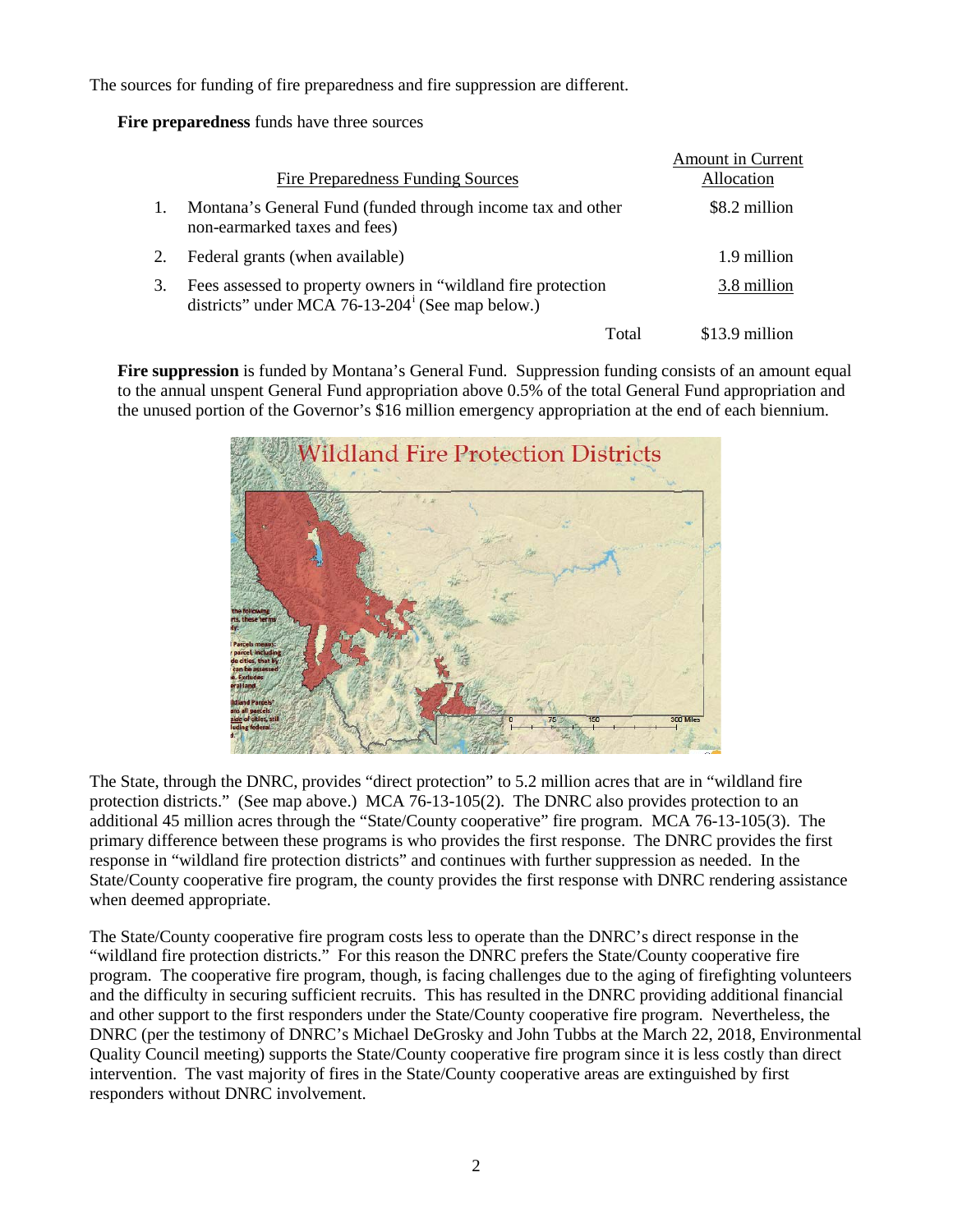## The moves to change the system

There was an interim legislative session on November 13, 2017, and two meetings of the Environmental Quality Council on March 22, 2018, and May 30, 2018, in which the DNRC proposed changes to the above system of funding fire preparedness. MFOA has been monitoring these events.

# **November 13, 2017 Interim Legislative Session**

The November 13, 2017, interim legislative session included House Bill 4 (HB 4) which was introduced by Representative Kenneth L. Holmlund. HB 4 proposed that the Fire Preparedness and Forestry Assistance budgets of the DNRC Forestry Division totaling \$16,600,000 be obtained through assessment of all Montana land parcels except for federal, tribal, state trust lands, and the parcels in municipalities. DNRC Director John Tubbs said the number of parcels that would qualify for assessment is 512,000.

Director Tubbs further suggested that parcels with a "dwelling" (defined as one or more residences or commercial buildings) should receive an additional assessment. This is because much time is spent preparing for protection of buildings during fires. There are 236,733 such parcels.

He further suggested that parcels which are classified as forest lands (Class 10) by the Montana Department of Revenue should have an additional assessment because preparing for fires on forested lands is more costly. There are 41,843 such parcels.

He proposed that each type of assessment (parcel, dwelling and forest land) be the same dollar amount.

HB 4 proposed that the total amount appropriated by the legislature for the DNRC Forestry Division fire preparedness and forestry assistance (at that time being \$16,600,000) be divided by the total number of assessments  $(512,000 + 236,733 + 41,843 = 790,736)$  to arrive at the individual assessment amount (\$21.32).

## Examples

1) A non-forested parcel with no dwelling would have one assessment (\$21.32): the assessment for the parcel.

2) A non-forested parcel with a dwelling would be have two assessments (\$42.64): one assessment for the parcel, and the second assessment for the dwelling.

3) A forested parcel with no dwelling would have two assessments (\$42.64): one assessment for the parcel, and the second assessment for the forest land.

4) A forested parcel with a dwelling would have three assessments (\$63.96): one assessment for the parcel, the second assessment for the dwelling, and the third assessment for the forest land.

The assessment would be the same for a 640 acre parcel or a 20 acre parcel. A person owning three parcels, each 40 acres, even adjoining, would be assessed on each of the three parcels. The assessment for the dwelling would be the same for a \$50,000 residence or a \$3 million residence.

The bill, backed by the DNRC, was terminated without further legislative action, and further discussion of the subject was to be taken up in the March 22, 2018, Environmental Quality Council meeting.

# **March 22, 2018, and May 30, 2018 Environmental Quality Council Meetings**

The DNRC proposed funding of \$13,900,000 total Fire Preparedness budget at both the March 22 and May 30, 2018, meetings of the Environmental Quality Council. The DNRC proposed a new method of assessing land parcels, as follows.